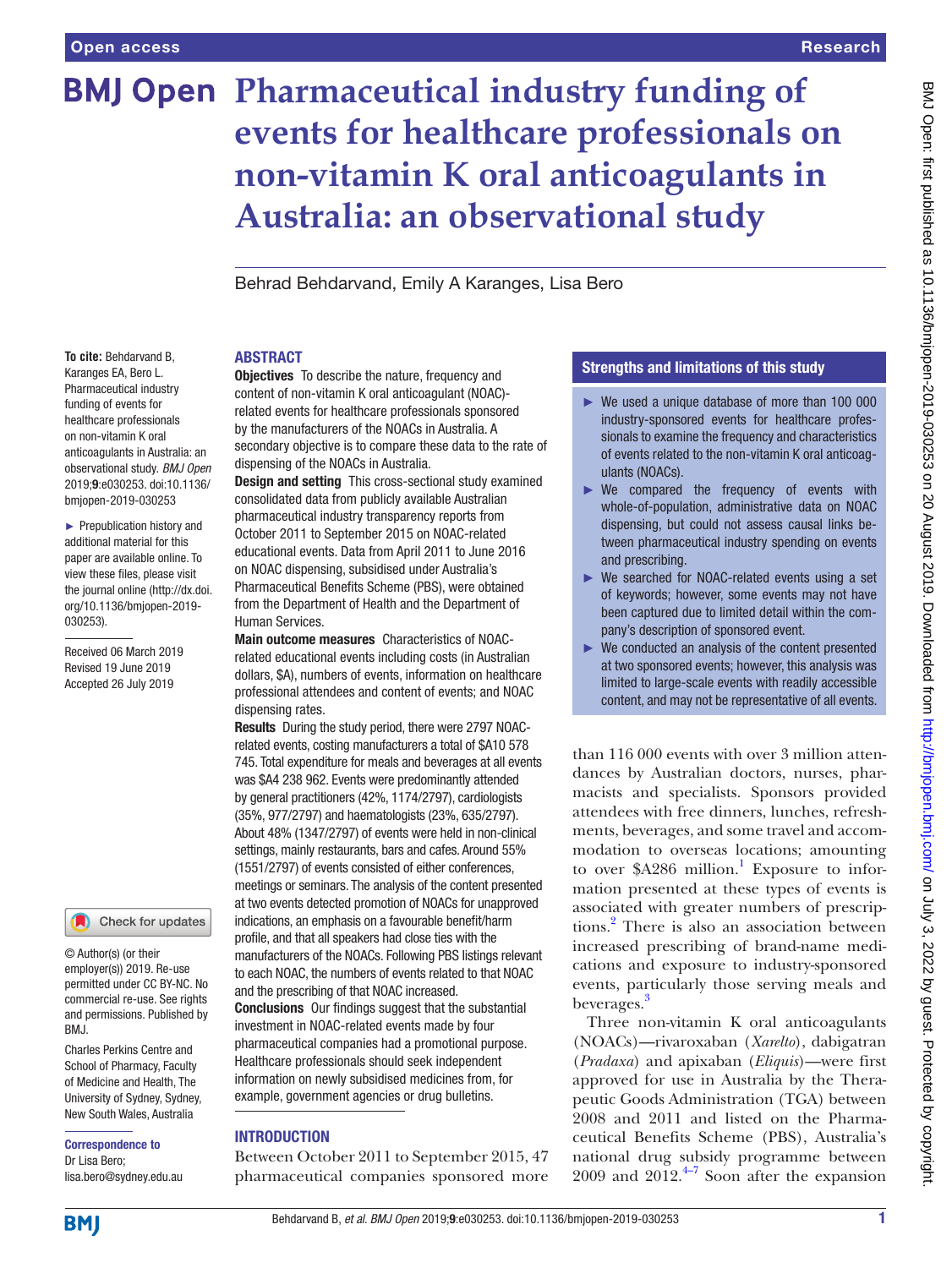of PBS subsidy to include the indication of thromboprophylaxis in non-valvular atrial fibrillation in 2013, use of the NOACs increased exponentially.<sup>[8](#page-9-4)</sup> In 2015, 1 604 242 PBS-subsidised NOAC prescriptions were dispensed for 188 130 patients[.7](#page-9-5) Warfarin, an older and well-studied anticoagulant, began a gradual decline in its prescribing in 2013. However, the NOACs are an expensive alternative to warfarin. Between 2016 and 2017, the Australian government spent \$A107 980 701 on rivaroxaban, almost six times the amount spent on warfarin,  $A18\ 701\ 242$ .

Systematic reviews and meta-analyses on the efficacy and safety of the NOACs versus warfarin in atrial fibrillation and venous thromboembolism—for which these oral anticoagulants are primarily indicated—found that the NOACs were marginally more effective than warfarin, with no significant difference in safety. $10-14$ However, evidence of falsified data and other violations within clinical trials of apixaban and rivaroxaban cast doubt on the accuracy of these findings. $15\frac{16}{16}$  Concerns have also been raised over the extensive pharmaceutical industry ties among the authors of the NOAC clinical trials[.17](#page-9-9) The NOACs have also been associated with major bleeding events, particularly increased gastrointestinal bleeding.<sup>18 19</sup> A retrospective analysis of the Food and Drug Administration (FDA) Adverse Event Reporting System database found that, although bleeding events were more frequent with warfarin compared with dabigatran, 15% of the events reported for dabigatran resulted in fatalities, versus only  $7\%$  for warfarin.<sup>20</sup> Furthermore, registered reversal agents do not yet exist for rivaroxaban and apixaban, meaning the rapid reversal of their anticoagulant effects in life-threatening bleeding emergencies is often not possible. $21-23$ 

It has been anecdotally reported that the manufacturer of dabigatran, Boehringer Ingelheim, heavily promoted the drug in industry-sponsored events targeted towards prescribers around the times of its PBS-listings by the Australian government, $24$  raising questions about the role of pharmaceutical company promotional activities in the exponential increases in NOAC prescribing. In the USA, pharmaceutical industry payments directly to physicians have previously been associated with higher NOAC prescribing within hospital referral regions,<sup>25</sup> but direct payments to physicians are just one way that the pharmaceutical industry interacts with prescribers. Industry-sponsored events as a source of promotion have not been examined. Australian transparency databases provide a unique opportunity to examine the potential role of pharmaceutical industry sponsorship of educational events for healthcare professionals in NOAC promotion.<sup>26</sup> Medicines Australia, the pharmaceutical industry trade organisation, requires member companies to submit reports on sponsorship of events for physicians and other healthcare professionals, including spending on food and beverages, trade displays, sponsorship of healthcare professional attendance, speaker fees and other associated costs. Here, we use these reports to describe the nature, frequency and content of NOAC-related events

for healthcare professionals sponsored by the manufacturers of the NOACs in Australia. The secondary objective is to compare these data to NOAC dispensing in Australia.

### Methods and analysis Study design and setting

This cross-sectional study examined previously consolidated data from publicly available Australian pharmaceutical industry transparency reports from October 2011 to September 2015. We extracted data on payments for educational events and described these events. PBS data on NOAC dispensing from April 2011 to June 2016 were also obtained.

# Data sources

# Educational events database

Previously, 301 pharmaceutical company reports by 42 pharmaceutical companies on educational events were downloaded from the Medicines Australia website  $(\text{https://medicinesaustralia.com.au/})$ .<sup>1</sup> These PDF reports were converted into Excel files using free, online file conversion software. The files were cleaned to resolve any discrepancies as a result of the conversion process and to remove text from columns that should have only contained numerical values. Following this, the data were consolidated into one Excel file and made publicly available for research and public use ([https://researchdata.](https://researchdata.ands.org.au/pharmaceutical-industry-funded-sept-2015/941218) [ands.org.au/pharmaceutical-industry-funded-sept-2015/](https://researchdata.ands.org.au/pharmaceutical-industry-funded-sept-2015/941218) [941218](https://researchdata.ands.org.au/pharmaceutical-industry-funded-sept-2015/941218)). The dataset included the name of the sponsoring company, a brief description of each event, the event venue and date (month, year), the number and professional status of attendees, the type of support or sponsorship provided by the company, the cost of any food and beverages provided and the total cost paid by the company.<sup>[26](#page-10-4)</sup> Information on attendees reflected attendances rather than discrete individuals, as one individual may have attended multiple events.

We focused on events funded by Bayer, Pfizer, Bristol-Myers Squibb (BMS) and Boehringer Ingelheim; the manufacturers of rivaroxaban (brand name *Xarelto*), apixaban (*Eliquis*; co-manufactured by both BMS and Pfizer) and dabigatran (*Pradaxa*), respectively.

# NOAC dispensing data

Publicly available reports on the dispensing of PBS-listed drugs were obtained from two sources: (1) Australian Government Department of Health *Date of Supply Reports*, available July 2013–July 2018 [\(http://www.pbs.gov.au/](http://www.pbs.gov.au/info/statistics/dos-and-dop/dos-and-dop) [info/statistics/dos-and-dop/dos-and-dop](http://www.pbs.gov.au/info/statistics/dos-and-dop/dos-and-dop)) and (2) the Department of Human Services *PBS Item Reports*, available January 1992–September 2018 ([http://medicar](http://medicarestatistics.humanservices.gov.au/statistics/pbs_item.jsp)[estatistics.humanservices.gov.au/statistics/pbs\\_item.jsp\)](http://medicarestatistics.humanservices.gov.au/statistics/pbs_item.jsp). Reports contained information on the number and costs of dispensed PBS-listed prescription medications. Data on NOAC dispensing (April 2011–July 2018) were extracted using PBS item codes. We used the Date of Supply reports for the period July 2013–July 2018 and supplemented our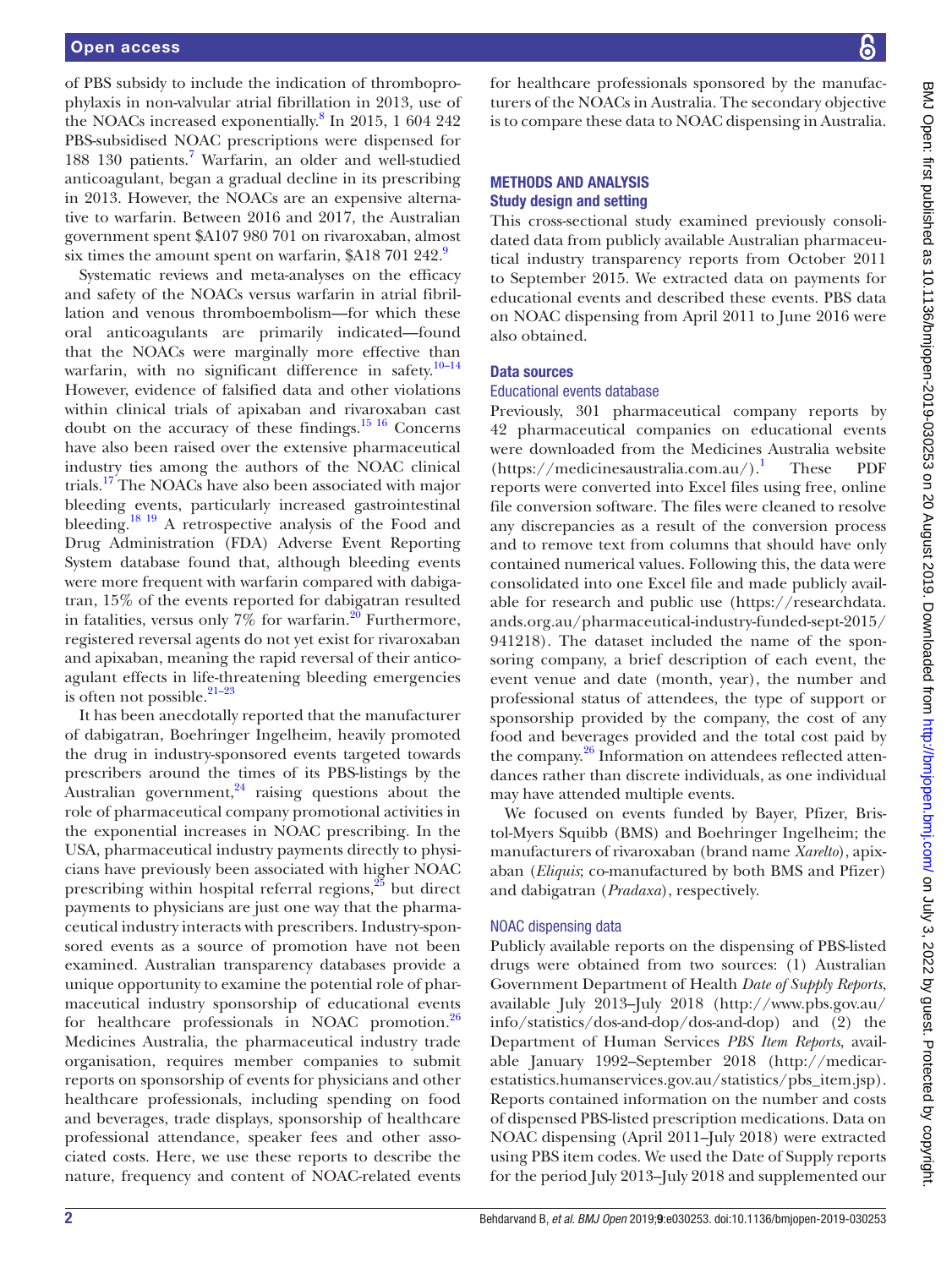data with the Item Reports for the period April 2011– June 2013. Although PBS Item Reports were available for the entire period of interest, we preferentially relied on Date of Supply Reports; PBS Item Reports are based on the date of processing of the claim for reimbursement rather than the date of supply (dispensing) of the medicine from the pharmacy, leading to delays in recording and misleading peaks and troughs associated with periods of bulk processing.[27](#page-10-5)

As changes in regulatory approval and subsidy influence both prescribing and marketing, we reviewed TGA and Pharmaceutical Benefits Advisory Committee (PBAC; the body responsible for recommending the listing of new medicines on the PBS) decisions on NOAC listing during the study period. We extracted the details of major decisions (including changes to listing such as expansion of indication or addition of new doses, and rejected applications) from publicly available Australian Public Assessment Reports for prescription medicines, NOAC product information documents and PBAC reports.<sup>728 29</sup>

#### Data coding and extraction

#### Educational events database

In order to identify events related to the NOACs, we confirmed that the manufacturers of these drugs made no others for the same indications. We extracted events sponsored by the NOAC manufacturers from the Educational Events Database and identified NOAC-related events by searching event descriptions for NOAC-related keywords and keyword combinations (see [online](https://dx.doi.org/10.1136/bmjopen-2019-030253) [supplementary materials table S1\)](https://dx.doi.org/10.1136/bmjopen-2019-030253). For these events, we extracted information on the profession of healthcare professionals attending the event (including general practitioners, haematologists, cardiologists, nurses, registrars and pharmacists), the location of the events, food and beverages provided, and type of event. We used the event description to categorise the type of event as organised meetings (such as conferences and seminars), in-services/staff training sessions, journal clubs, grand rounds and workshops. We also categorised the location of the event into clinical settings (such as hospitals, medical centres and clinics) and non-clinical settings (such as restaurants, hotels and conference centres) according to the event venue reported by the company.

#### Content of educational events: illustrative case studies

We selected two major events that were sponsored by the manufacturers of the NOACs as illustrative case studies: the European Society of Cardiology (ESC) Congress 2015 and the 19th Congress of the European Haematology Association (EHA). We chose these events because (1) all four NOAC-manufacturers sponsored at least one of the events, (2) they were major international events in cardiology and haematology, respectively, and (3) information on the content of these events was publicly available. We used the Educational Events database to extract information on the sponsorship of the event by each company, including cost, purpose and profession of the healthcare professional recipients or attendees. We conducted an online search for additional information on the event, such as copies of presentations (posters, PowerPoint, videos and so on), programme and other materials provided to attendees; and related articles and commentary. We extracted details on: the identity of the speakers and presenters, including any declared conflicts of interests; titles and content of presentations and posters; claims about the NOACs, including efficacy, superiority over other treatments, adverse events, indications for use (including unapproved uses) and target patient populations; and sponsorship of presentations or posters by the NOAC manufacturers. The recovered content was summarised into descriptive case studies for each congress. Particular attention was paid to satellite symposia, as bias in sponsored symposia has been previously identified.<sup>30</sup>

#### NOAC dispensing data

Data on the number of NOAC prescriptions dispensed per month were extracted and graphed over time. The time period of these graphs (April 2011–June 2016) included the reporting period of the Educational Events Database, with an additional 6 months following and prior to this period to account for promotion in the lead-up to or following changes in prescribing. As apixaban was first PBS-listed in January 2012, no dispensing data were available prior to this date. The number of industry-sponsored events per quarter by a particular NOAC-manufacturer was plotted against the dispensing of that company's NOAC. Major changes in PBS subsidy occurring within the period of the Educational Events Database were also indicated on these graphs. We focused on the number of events sponsored by each company in the period prior to and following the PBS-listing of each drug for the prevention of stroke or systemic embolism in patients with non-valvular atrial fibrillation. This listing was chosen as it had a substantial impact on prescribing. $78$ 

#### Analysis

We created frequency tables for NOAC-related event characteristics, including the frequencies and percentages of events containing each type of attendee, median costs (overall, and food and beverages only) per person and per event, and the percentages of events and costs of NOAC-related events for each company. As the data were not normally distributed, we present median with IQR instead of mean. We excluded values equal to zero when calculating median figures in order to prevent obtaining lower than true values. All costs are expressed in Australian dollars. Microsoft Excel was used for all analyses and figures.

#### Patient or public involvement

No patients or members of the public were involved in this study.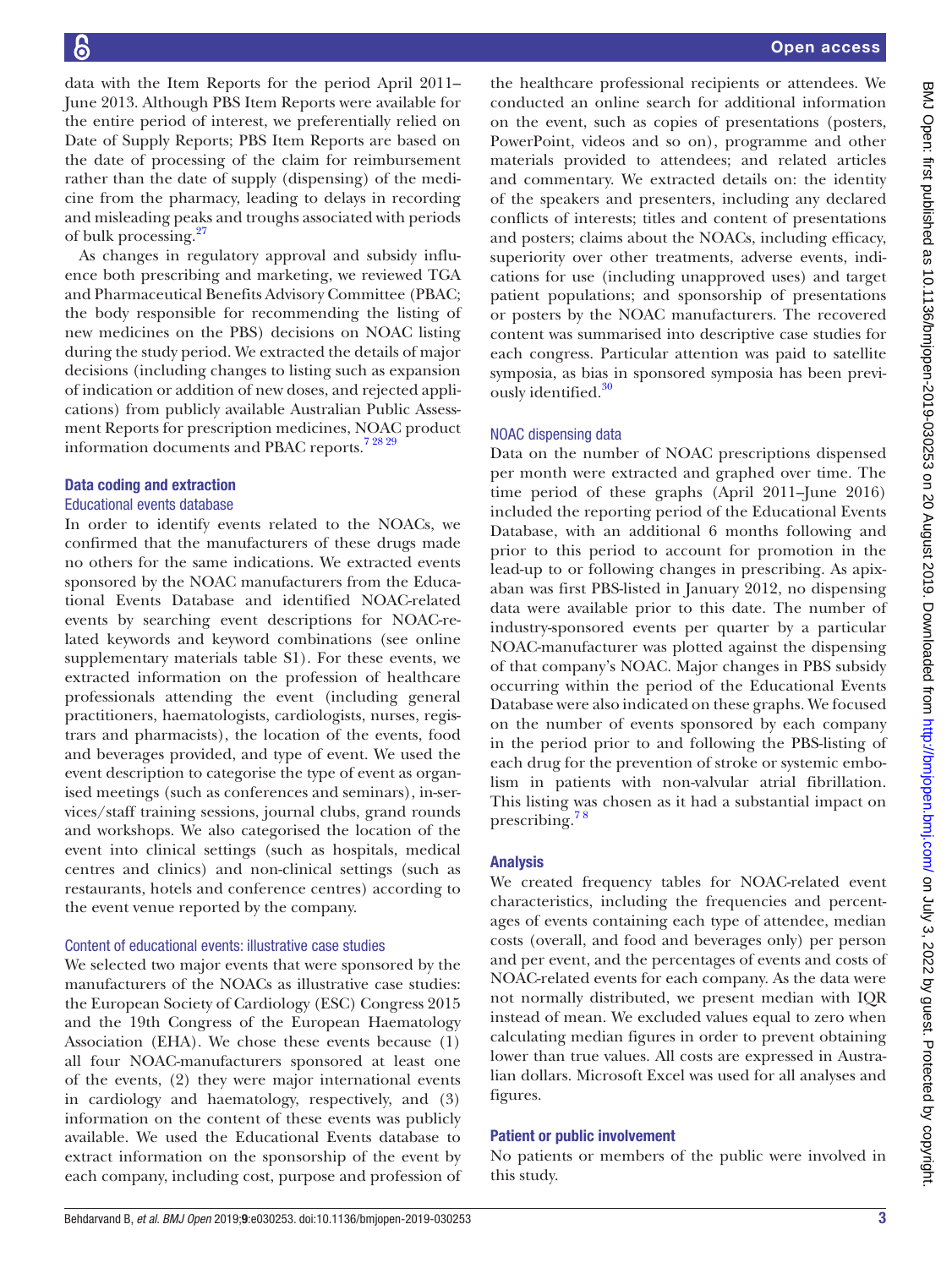# **RESULTS**

### Overview of NOAC-related educational events

[Table](#page-4-0) 1 summarises the key characteristics of the events. Between October 2011 and September 2015, a total of 15 463 educational events were sponsored by the four manufacturers of the NOACs, of which 18% (2797) were NOAC-related. About half of all NOAC-related events  $(51\%)$  were sponsored by Pfizer and BMS, the manufacturers of apixaban.

# **Attendees**

In total, 89 491 attendances were recorded at NOAC-related events. The median number of attendees per event was 20 (IQR=12–28). Among all NOAC-related events, 1174 events (42%) were attended by general practitioners, 977 events (35%) were attended by cardiologists, 635 events (23%) were attended by haematologists and 596 events (21%) were attended by nurses ([table](#page-4-0) 1). Cardiologists were present at 70% of NOAC-related events hosted by Boehringer Ingelheim.

# **Payments**

In total, \$A10 578 745 was spent on all NOAC-related events ([table](#page-4-0) 1). This included funding for venue hire, invitations, audio-visual equipment hire, accommodation and travel costs for selected delegates, congress registrations, meals and beverages, parking fees, honorarium fees, writing materials for attendees and third-party event organiser fees (such as for filming, banners, photography and speaker liaisons). For three of the four companies, about a quarter or more of their total event spending was dedicated towards funding NOAC-related events: 38% (\$A3 290 443) by Boehringer Ingelheim, 29% (\$A3 787 717) by BMS, 24% (\$A1 959 467) by Bayer and 8% (\$A1 541 118) by Pfizer ([table](#page-4-0) 1). The median cost per NOAC-related event sponsored by Boehringer Ingelheim was \$A2232 (IQR=\$A1689–\$A2984), more than four times the median amounts of the other manufacturers.

All four companies provided meals and beverages at their NOAC-related events, with 85% (2385/2797) of all NOAC-related events supplying food to attendees ([table](#page-4-0) 1). Moreover, \$A4 238 962 was spent by all NOAC-manufacturers on meals and beverages alone. Boehringer Ingelheim contributed the most to this amount, with \$A2 509 919, mainly towards dinners and alcohol—two to three times the expenditure of the other companies. The median costs of food and beverages per person were highest for Boehringer Ingelheim at \$A66 (IQR=\$A51–\$A80), and lowest for Pfizer at \$A12 (\$A9–\$A25).

# Locations and settings

More than half (52%; 1450/2797) of NOAC-related events were held in clinical settings such as hospitals and medical centres, with the remainder held in non-clinical settings such as restaurants, cafés, bars, clubs, and hotel resorts. However, 98% (613) of Boehringer Ingelheim's sponsored events were held in non-clinical venues. The

majority of events were held in Australia (87%; 2441), although 40% (277) of BMS's sponsored events were held overseas ([table](#page-4-0) 1).

# Type of event

A little more than half (55%; 1551/2797) of sponsored events were identified as organised meetings, with the event type unspecified for 12% (341) of events [\(table](#page-4-0) 1). Only 39% (270/685) of events by BMS and 26% (195/747) of events by Pfizer had durations of 1 hour or less. Durations of events sponsored by Boehringer Ingelheim and Bayer were not provided.

# NOAC dispensing

[Figures](#page-6-0) 1–3 depict quarterly dispensing of rivaroxaban, apixaban and dabigatran, respectively, versus the frequency of events sponsored by each drug's manufacturer over the time period of the Educational Events Database. TGA and PBAC decisions regarding NOAC regulatory approval and subsidy are presented in [online](https://dx.doi.org/10.1136/bmjopen-2019-030253)  [supplementary tables S2 and S3](https://dx.doi.org/10.1136/bmjopen-2019-030253), respectively.

PBS dispensing data are subject to seasonality, with increased utilisation toward the end of the year followed by a trough at the start of the following year. $^{23}$  $^{23}$  $^{23}$  This seasonality is due to the effect of the PBS Safety Net, a scheme that provides people with high medicine costs (over a certain threshold) with PBS medicines at reduced price for the remainder of the calendar year. This encourages individuals to buy extra quantities toward the end of the year (stockpiling) before prices reset in the new year. There was also a seasonal decline in the number of educational events in the summer holidays (December/ January).

Dispensing of all three NOACs was low prior to PBS subsidy for the prevention of stroke or systemic embolism in non-valvular atrial fibrillation on 1 August 2013 (rivaroxaban), and 1 September 2013 (apixaban and dabigatran), after which utilisation increased rapidly. The change in subsidy was also associated with an increase in the number of NOAC-related events.

Rivaroxaban dispensing was low and relatively stable prior to the extension of subsidy, averaging 1184 dispensings per month between April 2011 and December 2012, before gradually increasing to 5426 in July 2013 [\(figure](#page-6-0) 1). Dispensing increased more than threefold between July and August 2013 with the change in subsidy (from 5426 to 17 222 dispensings) and another fourfold over the following year (to 68 719 dispensings in July 2014). Use continued to increase over the remainder of the study period, although at a slower rate, with a 44% increase in rivaroxaban dispensing between August 2014 and July 2015. The number of events sponsored by Bayer increased from 103 in the year preceding the listing (August 2012–July 2013) to 261 over the following year. The number of events was lowest between October 2011 and March 2013, with a median of 21 events per quarter (IQR:  $16.3-22.8$ ). This doubled to 42 events/ quarter (IQR: 40–45) around the time of subsidy (April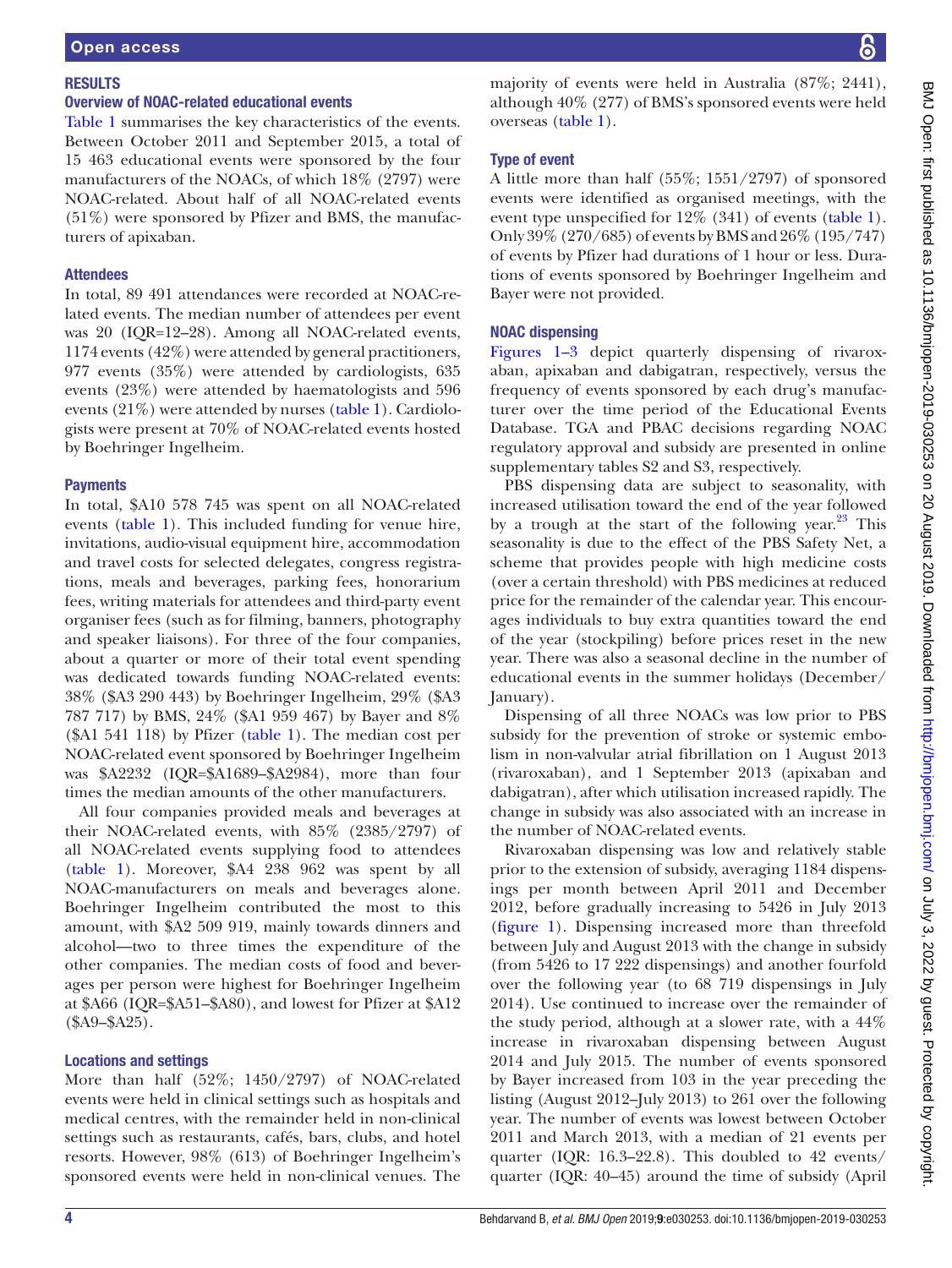| Summary of characteristics of non-vitamin K oral anticoagulant (NOAC)-related events from educational events database<br>٣<br>Table |                                                                       |                                            |                               |                                               |                                                        |
|-------------------------------------------------------------------------------------------------------------------------------------|-----------------------------------------------------------------------|--------------------------------------------|-------------------------------|-----------------------------------------------|--------------------------------------------------------|
|                                                                                                                                     | Boehringer Ingelheim Bayer NOAC-related<br>NOAC-related events events |                                            | Pfizer NOAC-related<br>events | <b>BMS NOAC-related</b><br>events             | <b>Total NOAC-related</b><br>(all companies)<br>events |
| NOAC                                                                                                                                |                                                                       | Dabigatran (Pradaxa) Rivaroxaban (Xarelto) | Apixaban (Eliquis)            | Apixaban (Eliquis)                            |                                                        |
| Percentage of NOAC-related events over all events<br>by manufacturer (% (no.))                                                      | 28 (626/2223)                                                         | 25 (739/2964)                              | 10 (747/7125)                 | 22 (685/3151)                                 | 18 (2797/15463)                                        |
| Percentage of NOAC-related events sponsored by<br>each manufacturer (% (no.))                                                       | (26)<br>22 (626/27                                                    | 26 (739/2797)                              | 27 (747/2797)                 | 24 (685/2797)                                 |                                                        |
| Attendees (no. (%))§                                                                                                                |                                                                       |                                            |                               |                                               |                                                        |
| Median number of attendances per event (IQR)                                                                                        | $22(15-31)$                                                           | $19(12 - 29)$                              | $20(15-25)$                   | $16(11-25)$                                   | $20(12 - 28)$                                          |
| Events with nurses                                                                                                                  | 104(17)                                                               | 86 (12)                                    | 186 (25)                      | 220 (32)                                      | 596 (21)                                               |
| Events with registrars                                                                                                              | 24 (4)                                                                | 217 (29)                                   | 127(17)                       | 78(11)                                        | 446 (16)                                               |
| Events with general practitioners                                                                                                   | 280 (45)                                                              | 418 (57)                                   | 240 (32)                      | 236 (34)                                      | 1174 (42)                                              |
| Events with haematologists                                                                                                          | 24 (4)                                                                | 99 (13)                                    | 252 (34)                      | 260 (38)                                      | 635 (23)                                               |
| Events with cardiologists                                                                                                           | 440 (70)                                                              | 248 (34)                                   | 254 (34)                      | 35(5)                                         | 977 (35)                                               |
| Events with pharmacists                                                                                                             | 43 <sub>(7)</sub>                                                     | 54 <sub>(7)</sub>                          | 61(8)                         | 130 (19)                                      | 288 (10)                                               |
| Payments                                                                                                                            |                                                                       |                                            |                               |                                               |                                                        |
| Total cost of events                                                                                                                | \$A3 290 443                                                          | \$A1959467                                 | \$A1 541 118                  | \$A3787717                                    | \$A10578745                                            |
| Median event cost per event (IQR)                                                                                                   | \$A2232 (\$A1689-<br>\$A2984)                                         | \$A462 (\$A205-<br>\$A1844)                | \$A270 (\$A157-<br>\$A1395)   | \$A314 (\$A184-<br>\$A2064)                   | \$A722 (\$A210-<br>\$A2386)                            |
| Median event cost per attendee (IQR)                                                                                                | \$A98 (\$A77-\$A126)                                                  | \$A34 (\$A13-\$A84)                        | \$A13 (\$A9-\$A74)            | \$A17 (\$A12-\$A98)                           | \$A50 (\$A12-\$A102)                                   |
| Total cost of food and beverages                                                                                                    | \$A2 509 919                                                          | \$A667 586                                 | <b>\$A513167</b>              | \$A548 289                                    | \$A4 238 962                                           |
| Median cost of food and beverages per attendee<br>(IGR)                                                                             | \$A66 (\$A51-\$A80)                                                   | \$A59 (\$A16-\$A82)                        | \$A12 (\$A9-\$A25)            | \$A15 (\$A11-\$A29)                           | \$417 (\$41-\$465)                                     |
| Median cost of food and beverages per event<br>(IGR)                                                                                | \$A1386 (\$A953-<br>\$A2036)                                          | \$A1111 (\$A148–<br>\$A2103)               |                               | \$A227 (\$A130-\$A460) \$A244 (\$A137-\$A651) | \$A439 (\$A169-<br>\$A1507)                            |
| Food provided* (no. (%))                                                                                                            |                                                                       |                                            |                               |                                               |                                                        |
| Total number of events supplying any food/<br>beverage                                                                              | (623 (>99))                                                           | 449 (61)                                   | 704 (94)                      | 609 (89)                                      | 2385 (85)                                              |
| <b>Breakfasts</b>                                                                                                                   | 15(2)                                                                 | $\frac{1}{8}$                              | $\circ$                       | 126(18)                                       | 149 (5)                                                |
| Lunches                                                                                                                             | 34 (5)                                                                | 28(4)                                      | $\circ$                       | 314 (46)                                      | 376(13)                                                |
| <b>Dinners</b>                                                                                                                      | 602 (96)                                                              | 2(51)                                      | 4(5)                          | 176 (26)                                      | 784 (28)                                               |
| Teas                                                                                                                                | 22(4)                                                                 | 8(1)                                       | $\circ$                       | 8(1)                                          | 38(1)                                                  |
| Unspecified meals/beverages                                                                                                         | $1$ $(<$ 1)                                                           | 405 (55)                                   | 707 (95)                      | 28(4)                                         | 1141(41)                                               |
| Setting (no. (%))                                                                                                                   |                                                                       |                                            |                               |                                               |                                                        |
|                                                                                                                                     |                                                                       |                                            |                               |                                               | Continued                                              |

1 Q

BMJ Open: first published as 10.1136/bmjopen-2019-030253 on 20 August 2019. Downloaded from <http://bmjopen.bmj.com/> on July 3, 2022 by guest. Protected by copyright.

BMJ Open: first published as 10.1136/bmjopen-2019-030253 on 20 August 2019. Downloaded from http://bmjopen.bmj.com/ on July 3, 2022 by guest. Protected by copyright.

Open access

<span id="page-4-0"></span>5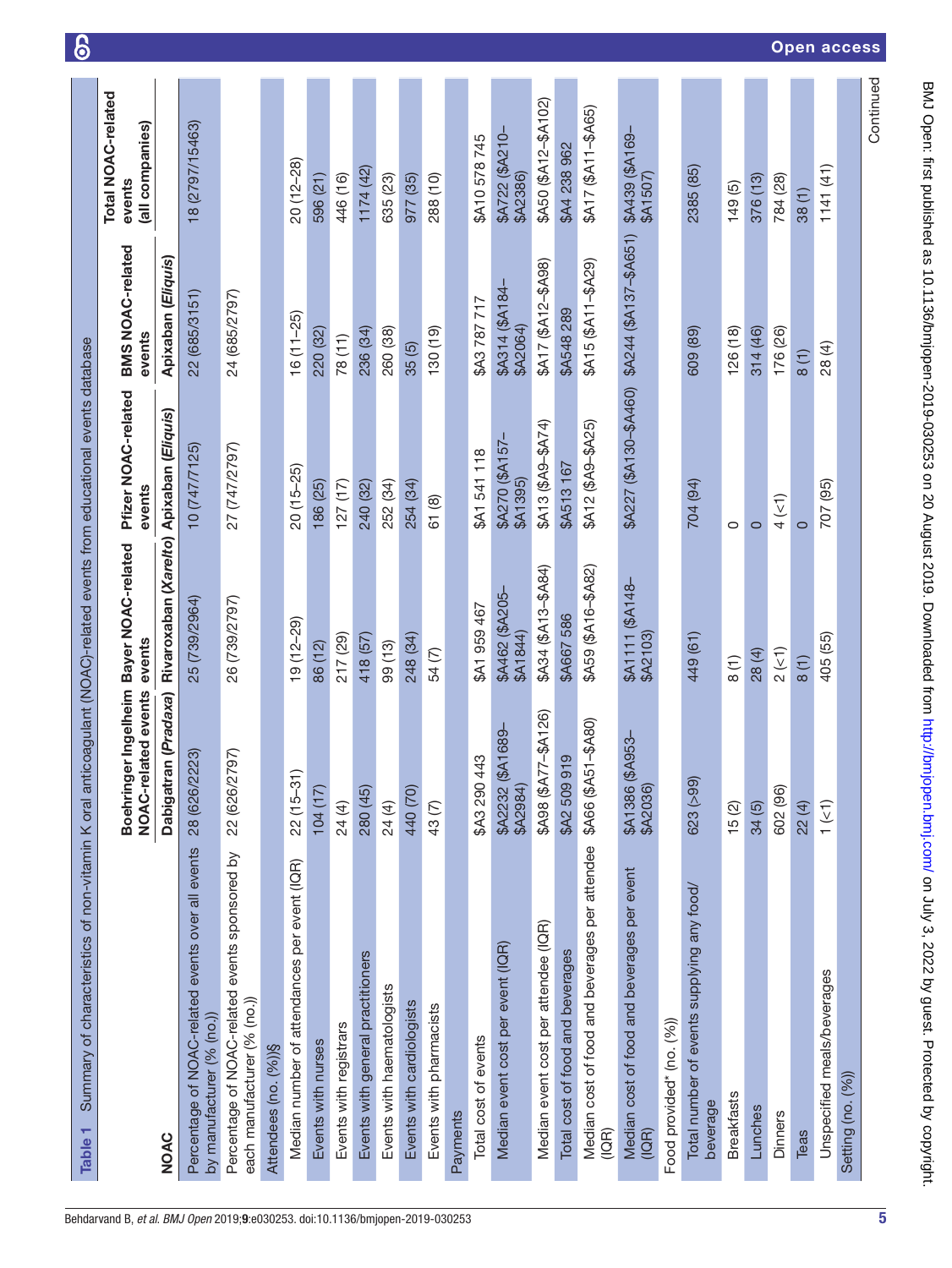| Table 1 Continued                                                                                                                                                                                                                                                                                           |                            |                                                                              |          |                    |                                                 |
|-------------------------------------------------------------------------------------------------------------------------------------------------------------------------------------------------------------------------------------------------------------------------------------------------------------|----------------------------|------------------------------------------------------------------------------|----------|--------------------|-------------------------------------------------|
|                                                                                                                                                                                                                                                                                                             | NOAC-related events events | Boehringer Ingelheim Bayer NOAC-related Pfizer NOAC-related BMS NOAC-related | events   | events             | Total NOAC-related<br>(all companies)<br>events |
| NOAC                                                                                                                                                                                                                                                                                                        |                            | Dabigatran (Pradaxa) Rivaroxaban (Xarelto) Apixaban (Eliquis)                |          | Apixaban (Eliquis) |                                                 |
| Clinical setting                                                                                                                                                                                                                                                                                            | 13(2)                      | 429 (58)                                                                     | 538 (72) | 470 (69)           | 1450 (52)                                       |
| Non-clinical setting                                                                                                                                                                                                                                                                                        | 613 (98                    | 310 (42)                                                                     | 209 (28) | 215(31)            | 1347 (48)                                       |
| Location (no. (%))                                                                                                                                                                                                                                                                                          |                            |                                                                              |          |                    |                                                 |
| Australia                                                                                                                                                                                                                                                                                                   | 591 (94                    | 712 (96)                                                                     | 730 (98) | 408 (60)           | 2441 (87)                                       |
| Overseas                                                                                                                                                                                                                                                                                                    | 35 (6)                     | 27(4)                                                                        | 17(2)    | 277 (40)           | 356 (13)                                        |
| Type of event (no. (%))                                                                                                                                                                                                                                                                                     |                            |                                                                              |          |                    |                                                 |
| Organised meetings†                                                                                                                                                                                                                                                                                         | 576 (92                    | 399 (54)                                                                     | 312(42)  | 264 (39)           | 1551 (55)                                       |
| In-services‡                                                                                                                                                                                                                                                                                                | $\circ$                    | 40(5)                                                                        | $\circ$  | $\frac{1}{9}$      | 49(2)                                           |
| Journal clubs                                                                                                                                                                                                                                                                                               | $1$ ( $<$ 1)               | 151 (20)                                                                     | 328 (44) | 288 (42)           | 768 (27)                                        |
| <b>Grand rounds</b>                                                                                                                                                                                                                                                                                         | $\circ$                    | 11(1)                                                                        | 25(3)    | 29(4)              | 65(2)                                           |
| Workshops                                                                                                                                                                                                                                                                                                   | 11(2)                      | 11(1)                                                                        | $\circ$  | 1(5)               | 23(1)                                           |
| Unspecified                                                                                                                                                                                                                                                                                                 | 38 (6)                     | 127(17)                                                                      | 82 (11)  | 94 (14)            | 341 (12)                                        |
| §Percentages do not add to 100% as more than one type of healthcare professional could have attended an event.<br>*Percentages do not add to 100% as more than one type of meal could have been served.<br>tincludes satellite symposia, conferences, congresses and seminars.<br>tincludes staff training. |                            |                                                                              |          |                    |                                                 |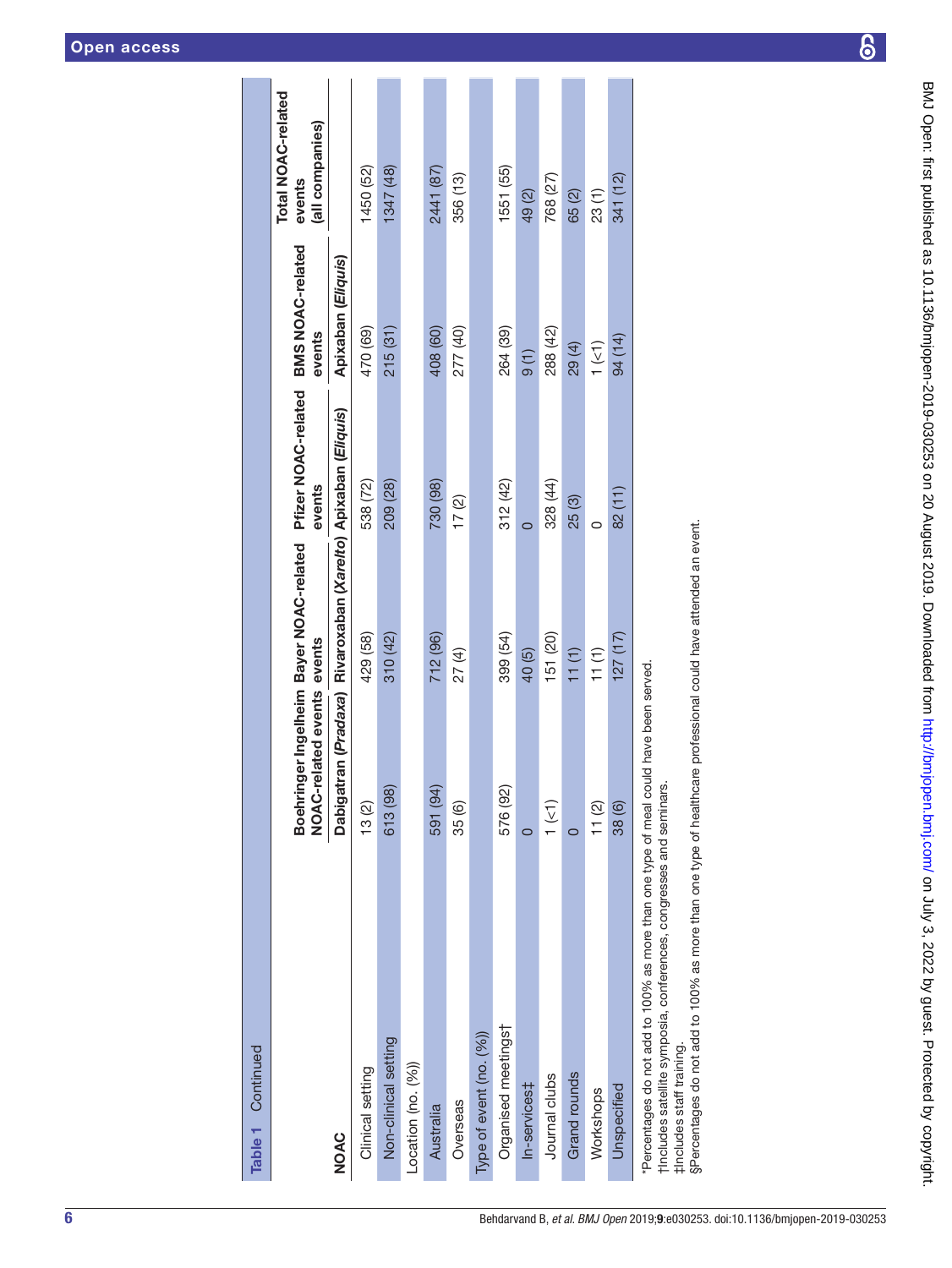

<span id="page-6-0"></span>Figure 1 Quarterly number of rivaroxaban prescriptions dispensed and non-vitamin K oral anticoagulant-related educational events sponsored by Bayer, April 2011–June 2016.

2013–March 2014) and continued at a higher rate (80 events/quarter, IQR: 64–84) throughout the remainder of the study period.

 $\bm{6}$ 

Apixaban use averaged 69 prescriptions per month prior to the extension of subsidy in September 2013 ([figure](#page-6-1) 2). Dispensing increased more than 10-fold in the year following subsidy (September 2013–August 2014), from 1972 to 20 282 dispensings per month, and

continued to increase, more than doubling to 47 476 in August 2015. There were 222 NOAC-related events sponsored by BMS and Pfizer, manufacturers of apixaban, in the year before subsidy (September 2012–August 2013), increasing to 420 events over the following year. As with Bayer, the number of events was lowest between October 2011 and March 2013, with a median of 40 events per quarter (IQR: 38.3–41.8), and increased around the time



<span id="page-6-1"></span>Figure 2 Quarterly number of apixaban prescriptions dispensed and non-vitamin K oral anticoagulant-related events sponsored by Pfizer and Bristol-Myers Squibb, April 2011–June 2016.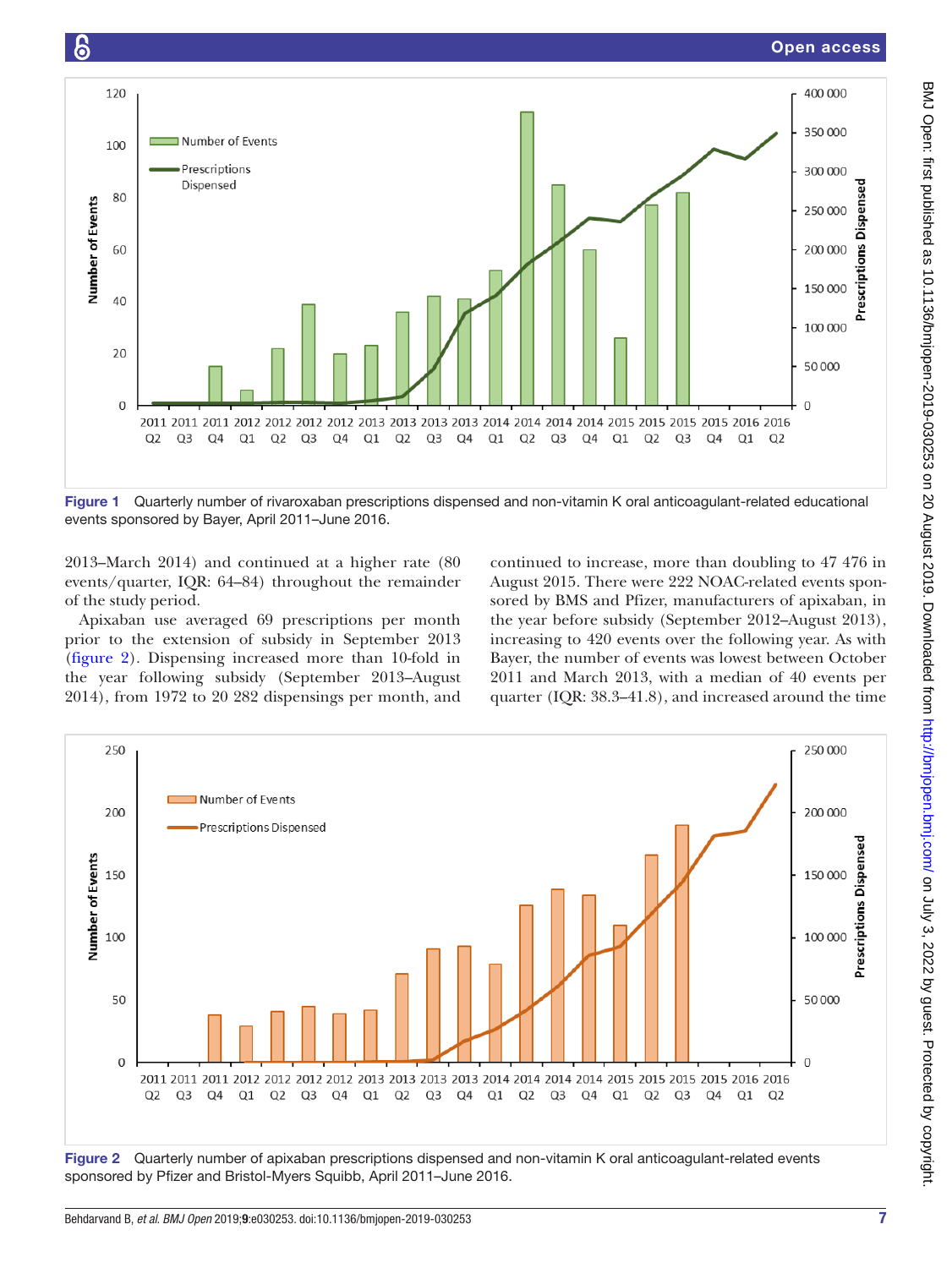

<span id="page-7-0"></span>Figure 3 Quarterly number of dabigatran prescriptions dispensed and non-vitamin K oral anticoagulant-related events sponsored by Boehringer Ingelheim, April 2011–June 2016.

of subsidy, with 85 events/quarter (IQR: 40–45) between April 2013 and March 2014. Apixaban-related events continued to increase throughout the study period, to 190 events in 2015 Q3.

On average, 47 dabigatran prescriptions were dispensed per month over the 2 years prior to the change in subsidy in September 2013 ([figure](#page-7-0) 3). Between August and September 2013, dispensing increased from 76 to 8100 prescriptions, further increasing to 24 705 prescriptions in December 2013 before plateauing. There were 80 NOAC-related events sponsored by Boehringer Ingelheim before subsidy (September 2012–August 2013) increasing to 218 events over the following year. Boehringer Ingelheim sponsored a median of 21 events per quarter (IQR: 16–31) between October 2011 and March 2013, increasing to a peak of 66 events around the time of subsidy (2013 Q4), and continuing at a median rate of 49 events per month (44–58) for the remainder of the study period.

#### Content of educational events: illustrative case studies

Boxes [1 and 2](#page-8-0) summarise two major international events that were sponsored by the NOAC manufacturers. The European Society of Cardiology (ESC) Congress 2015, attended by over 32 000 attendees, was sponsored by Boehringer Ingelheim (\$A214 033 sponsorship), Pfizer (\$A100 315) and Bayer (\$A36 615). In 2014, BMS and Bayer spent \$A192 080 and \$A12 739, respectively, on the 19th Congress of the European Haematology Association (EHA), held in Milan, Italy with almost 11 000 people in attendance. Our analysis revealed a high number of NOAC-related presentation sessions and sponsored satellite symposia, often involving speakers with financial ties

to the NOAC manufacturers, and the presence of material of a promotional character. Events promoted NOACs for unapproved indications and emphasised a favourable risk-benefit profile.

# **DISCUSSION**

Between 2011 and 2015, pharmaceutical industry-sponsored NOAC-related events aimed at Australian health professionals were frequent, with over \$A10 million spent on 2797 events. These events were provided for a wide range of healthcare professionals, with almost 90 000 attendances including medication prescribers such as general practitioners, cardiologists and haematologists, as well as nurses, pharmacists and allied healthcare professionals with the potential to influence prescribing. On average, NOAC-related events had more attendees per event compared with all other events funded by the pharmaceutical industry in Australia.<sup>[1](#page-9-0)</sup>

Our findings suggest that this substantial investment in NOAC-related events made by four pharmaceutical companies had a promotional purpose. Over \$A4 million was spent on catering of dinners, lunches, breakfasts, teas, alcohol, and other meals and beverages for attendees. Previous studies have found that the provision of industry-sponsored meals has been associated with increased rates of brand-medication prescribing that is not always evidence based.<sup>23</sup> The analysis of the two NOAC-related event case studies detected promotion of NOACs for unapproved indications and an emphasis on a favourable benefit/harm profile. Although some of the content at these events featured educational information regarding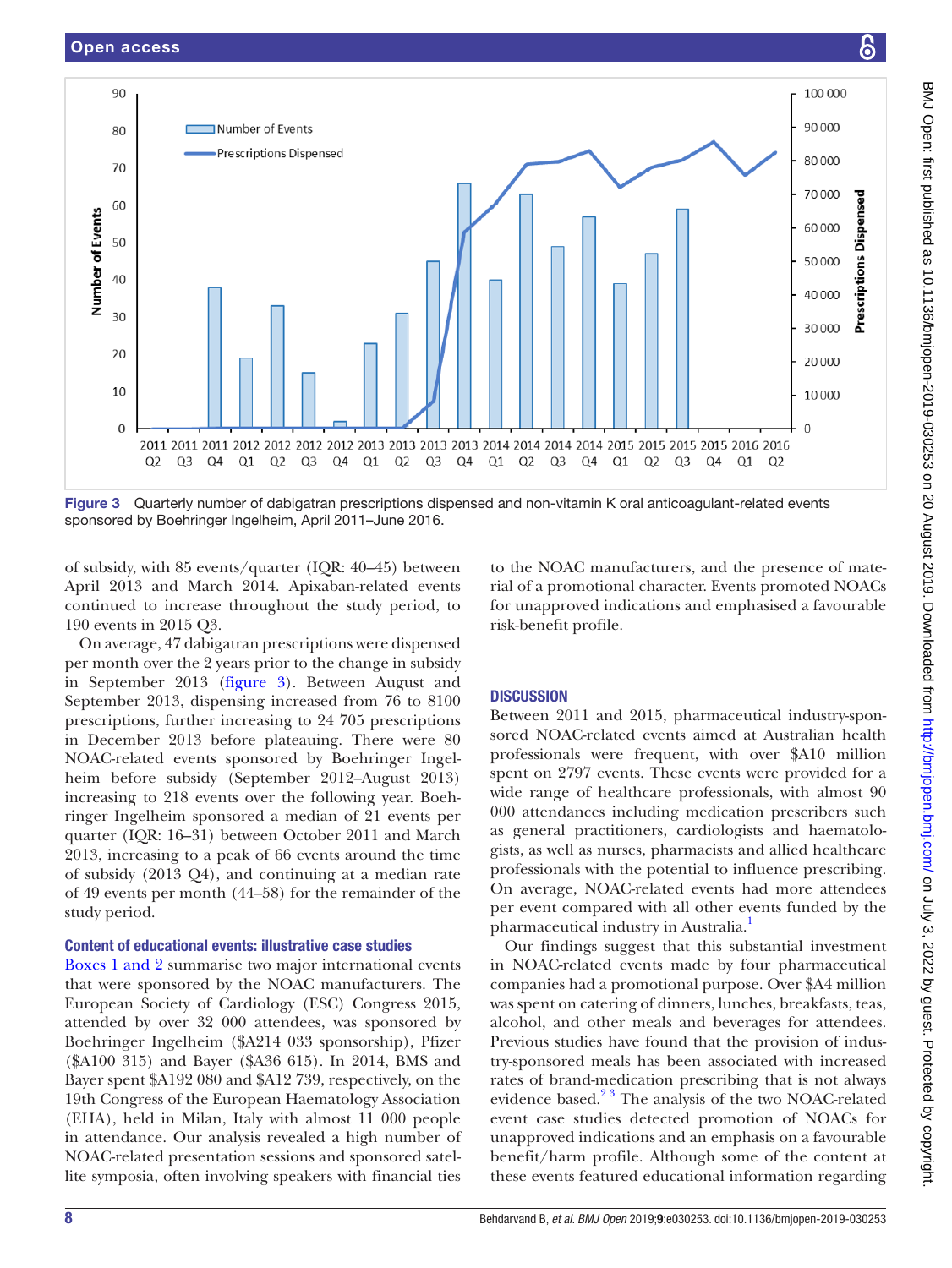### Box 1 European Society of Cardiology (ESC) Congress (2015)

- <span id="page-8-0"></span>► In August 2015, Boehringer Ingelheim sponsored 19 cardiologists and Pfizer sponsored seven cardiologists to attend the ESC Congress 2015 in London. Boehringer Ingelheim sponsored the healthcare professional attendees with \$A214 033 in total (on average, \$A11 265 per person), and Pfizer with \$A93 215 (on average, \$A13 316 per person). Payments included business class flight fares, accommodation, congress registration, meals, taxi fares and public transport fares for selected delegates. Pfizer also sponsored three dinners for 33 cardiologists for an additional \$A3972, or \$A120 per person. Bayer also provided \$A36 615 sponsorship for the event. This event included 46 NOAC-related poster presentations and 14 NOAC-related satellite symposia.[44](#page-10-8)
- ► Eleven of the 46 posters (24%) were funded by the manufacturers of the NOACs and 28% (13/46) were coauthored by at least one person who worked for one of the manufacturers of the NOACs. Poster content included unapproved indications for the NOACs such as improvements in atherosclerosis and osteoporosis, reduction of smooth muscle dysfunction and use during catheter ablation for atrial fibrillation. Posters also favourably compared one NOAC to another and were more likely to be sponsored by the maker of the favoured NOAC. All speakers at the 14 satellite symposia had previously received honoraria, study grants, speaker fees or undertaken consultation for the manufacturers of the NOACs. Boehringer Ingelheim sponsored seven of these symposia, Bayer sponsored four, and BMS and Pfizer sponsored three.
- $\blacktriangleright$  During the conference, two complaints were filed by attendees.  $45\,46$ One complainant claimed that Boehringer Ingelheim had discussed off-label (unapproved indication) use of drugs and that the prescribing information provided during a satellite symposium was promotional. Another complainant claimed that Pfizer's exhibition stalls (one of which included a stall shared with BMS in promotion of Eliquis) were extravagant and delineated a 'party atmosphere' rather than scientific professionalism. The Prescription Medicines Code of Practice Authority (PMCPA) investigated the cases and ruled that Boehringer Ingelheim and Pfizer were not in breach of the specified sections of the Association of the British Pharmaceutical Industry Code of Practice for the Pharmaceutical Industry.
- ► However, the PMCPA noted that the four presentations as part of Boehringer Ingelheim's symposium focused only on the use of dabigatran and that the final presentation included claims for a specific reversal agent for dabigatran that had not received European Union (EU) approval. The PMCPA expressed concerns that this agent may have been promoted prior to market approval. They also noted that Pfizer's stalls had distributed coffee, tea, hot chocolate, chai latte, flavoured iced drinks and iced coffee, as well as some chocolates, which were on the 'verge of acceptability'.<sup>46</sup>

the NOACs, all speakers had financial ties with the manufacturers of the NOACs. Use of key opinion leaders is a well-documented strategy employed by industry to deliver marketing messages at events for healthcare professionals. $31-33$  Our findings also corroborate a previous study showing that satellite symposia tend to focus solely on the sponsor's drug and promote unapproved uses of the drug or other similar agents.<sup>[30](#page-10-6)</sup>

We observed that events began to occur before a drug was subsidised for a new indication, and that both prescribing

# Box 2 European Haematology Association's (EHA) 19th Congress (2014)

- ► In June 2014, BMS sponsored 25 haematologists and Bayer sponsored one haematologist to attend the EHA 19th Congress in Milan, Italy. The sponsorship by BMS cost \$A192 080 in total (on average, \$A7683 per person) and included business class flight fares, accommodation, congress registration and travel for targeted delegates. BMS also sponsored a dinner for 35 haematologists attending the event, costing an additional \$A4332 for one night, or \$A124 per person. The sponsorship by Bayer cost \$A8407 in total for one person. The event consisted of 40 presentation sessions, five of which were NOAC-related and 200 poster abstracts with eight of these  $NOAC$ -related. $47-$
- ► Posters discussed a potential partial reversal agent for apixaban, a higher incidence of ischaemic stroke and bleeding events in the real-world use of dabigatran compared with other NOACs, the favourable cost-effectiveness of the NOACs, rivaroxaban and dabigatran as advantageous and safe NOACs, less bleeding events in the NOACs compared with vitamin K antagonists, and the greater antiplatelet effect of dabigatran versus acenocoumarol. One poster was co-sponsored by Bayer, which only mentions the use of one NOAC (rivaroxaban) in patients with venous thromboembolism. Four posters had at least one author who had received speaker fees, consulting fees, research support or honoraria from at least one of the NOAC-manufacturers.
- ► All of the speakers in the five NOAC-related sessions had previously received honoraria, study grants, speaker fees or undertaken consultation for the manufacturers of the NOACs. Presentations discussed the basic uses of the NOACs, laboratory testing of the NOACs and the use of the NOACs in venous thromboembolism, paediatric thrombosis, and cancer patients. Generally, no off-label uses of the NOACs were encouraged, however, one speaker mentioned that 'personally, I do not think the NOACs are completely contraindicated… in cancer patients… you may choose to use a NOAC unless there is a contraindication', $51$  with another mentioning that NOACs could be used in children as a 'last resort therapy'.<sup>52</sup> Another speaker mentioned that although more time was needed to observe the real-world use of the NOACs, 'the NOACs are safe, if not safer, than standard care', that there were 'infrequent bleeding events with the NOACs', and that the 'NOACs have a more beneficial risk to benefit relationship compared with warfarin'.<sup>48</sup>

and the number of events increased after the subsidy. A previous Australian study found that the pharmaceutical industry uses educational events to market products of low cost-effectiveness or uncertain safety in an effort to have them subsidised by the PBS. $34$  Our finding does not establish causality between pharmaceutical industry spending on events and increased prescribing. Other factors could also contribute to increased prescribing, such as the availability of government subsidy, increased disease incidence or awareness, and, pharmaceutical advertising. The uptake of rivaroxaban and dabigatran, in particular, may have also been aided by Product Familiarisation Programs run by the sponsors following TGA registration.

Our study has some potential limitations. First, there was limited detail provided by the company on the content of most NOAC-related educational events. Therefore,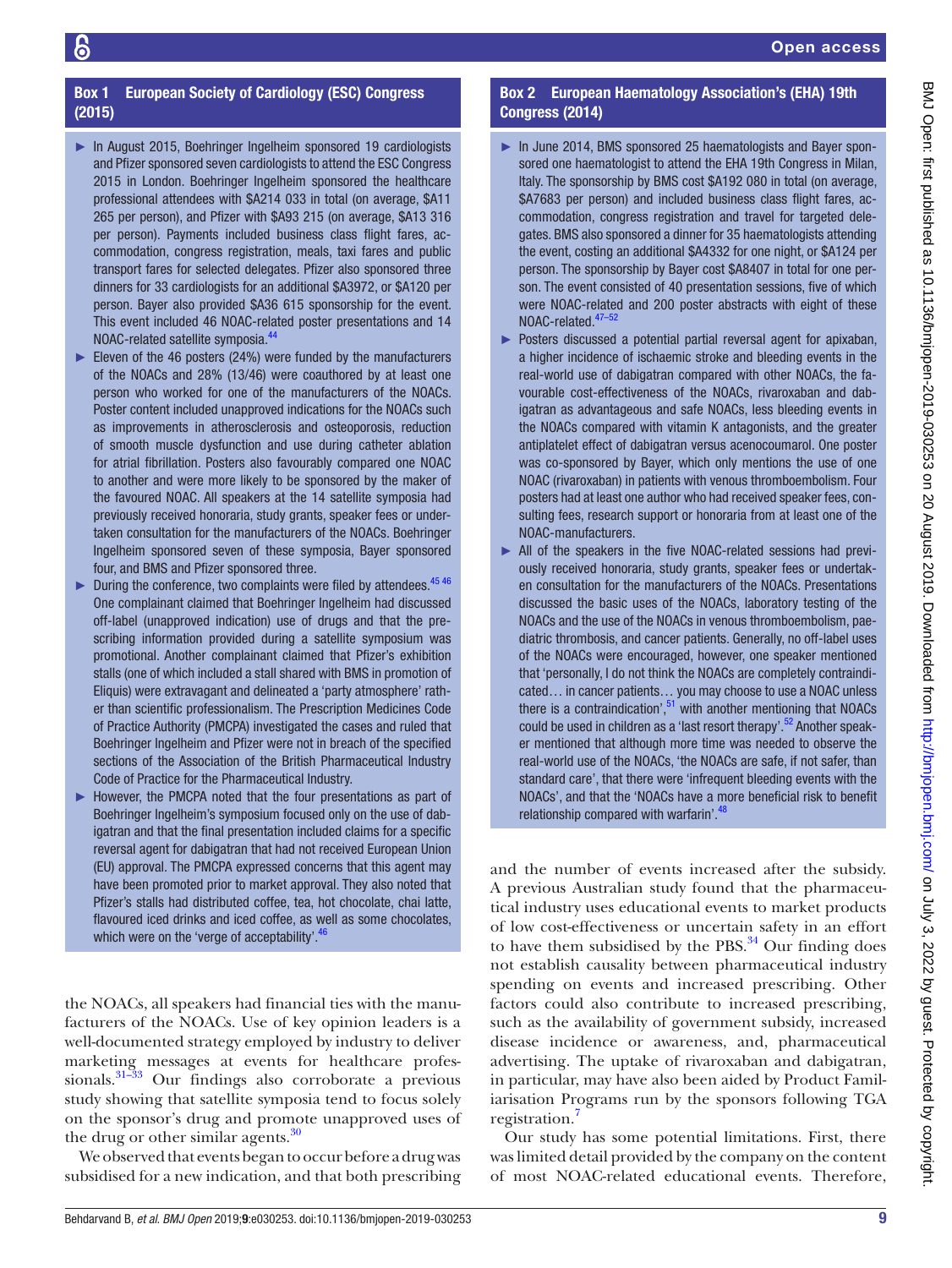#### Open access

although a list of keywords was thoroughly devised in order to filter the original dataset for NOAC-related events, some events could have been missed and our study may have under-estimated the true number of NOAC-related educational events. Second, information on the content of events was generally not publicly available, limiting our case study analysis to two major conferences. Third, we could only access data on the dispensing of the NOACs under the PBS and thus, could not account for non-PBS prescriptions for the NOACs, for example, for unapproved indications. This could have led to an under-estimation of the prescribing of the NOACs, although unsubsidised use of the NOACs is likely to be low due to their high costs. Future studies linking data on industry payments to individual-level prescribing data, similar to the investigations conducted using the Open Payments Database in the USA, could provide additional information on the association of payments and prescribing. $35-39$ Lastly, the transparency data are limited to Australia, although pharmaceutical companies are multinational and use similar promotion strategies around the world.<sup>40</sup>

The manufacturers of NOACs on the market in Australia have made substantial investments in sponsoring promotional events on NOACs for health professionals. These promotional activities potentially jeopardise the principles of the WHO's Rational Use of Medicines and the Australian Government's Quality Use of Medicines and National Medicines policies. $41-43$  These policies encourage healthcare professionals to provide patients with cost-effective, appropriate and safe medication. The promoted NOACs are expensive alternatives to existing therapies, and concerns about their safety have been raised. Healthcare professionals should seek independent information on NOACs from, for example, government agencies or drug bulletins. Transparency about pharmaceutical company payments should be maintained and strengthened in order to gather stronger evidence on the association of payments with prescribing.

Acknowledgements We thank L. Parker, A. Fabbri and B. Mintzes for their contributions to building the database of disclosed payments from publicly accessible industry documents and for their feedback during the drafting of the manuscript.

Contributors LB conceived the study. BB wrote the first and subsequent drafts, extracted and analysed the data, and contributed to the study design. EAK contributed to the study design, assisted with analyses and critically revised the manuscript. LB participated in creating the original database and critically revised the manuscript. All authors reviewed and approved the final manuscript. LB affirms that the manuscript is an honest, accurate and transparent account of the study being reported and that no important aspects of the study have been omitted.

Funding The authors have not declared a specific grant for this research from any funding agency in the public, commercial or not-for-profit sectors.

Competing interests None declared.

Patient consent for publication Not required.

Provenance and peer review Not commissioned; externally peer reviewed.

Data availability statement Data are available in a public, open access repository.

Open access This is an open access article distributed in accordance with the Creative Commons Attribution Non Commercial (CC BY-NC 4.0) license, which permits others to distribute, remix, adapt, build upon this work non-commercially, and license their derivative works on different terms, provided the original work is properly cited, appropriate credit is given, any changes made indicated, and the use is non-commercial. See: [http://creativecommons.org/licenses/by-nc/4.0/.](http://creativecommons.org/licenses/by-nc/4.0/)

#### **REFERENCES**

- <span id="page-9-0"></span>1. Fabbri A, Grundy Q, Mintzes B, *et al*. A cross-sectional analysis of pharmaceutical industry-funded events for health professionals in Australia. *[BMJ Open](http://dx.doi.org/10.1136/bmjopen-2017-016701)* 2017;7:e016701.
- <span id="page-9-1"></span>2. Spurling GK, Mansfield PR, Montgomery BD, *et al*. Information from pharmaceutical companies and the quality, quantity, and cost of physicians' prescribing: a systematic review. *[PLoS Med](http://dx.doi.org/10.1371/journal.pmed.1000352)* 2010;7:e1000352.
- <span id="page-9-2"></span>3. DeJong C, Aguilar T, Tseng C-W, *et al*. Pharmaceutical industry– sponsored meals and physician prescribing patterns for Medicare beneficiaries. *[JAMA Intern Med](http://dx.doi.org/10.1001/jamainternmed.2016.2765)* 2016;176:1114–22.
- <span id="page-9-3"></span>4. Boehringer Ingelheim Pty Limited, Pradaxa (dabigatran). *Australian Approved Product Information. [Approved 2008 November 24; most recent amendment 2018 August 21]*. Sydney: Boehringer Ingelheim Pty Limited.
- 5. Bristol-Myers Squibb Australia Pty Ltd/Pfizer Australia Pty Ltd, Eliquis (apixaban). *Australian Approved Product Information. [Approved 2011 July 21; most recent amendment 2018 December 12]*. Victoria: Bristol-Myers Squibb Australia Pty Ltd.
- 6. Bayer Australia Ltd, Xarelto (rivaroxaban). *Australian Approved Product Information. [Approved 2008 November 24; most recent amendment 2018 December 24]*. Sydney: Bayer Australia Ltd.
- <span id="page-9-5"></span>7. Drug Utilisation Sub-Committee. Novel oral anticoagulants: Predicted vs actual analysis [Internet]. Canberra: Australian Government Department of Health, 2016. Available: [https://m.pbs.](https://m.pbs.gov.au/industry/listing/./2016-06/noacs-dusc-prd-2016-06-final.docx) [gov.au/industry/listing/./2016-06/noacs-dusc-prd-2016-06-final.docx](https://m.pbs.gov.au/industry/listing/./2016-06/noacs-dusc-prd-2016-06-final.docx)  [cited Aug 2018].
- <span id="page-9-4"></span>8. Morgan A, Joshy G, Schaffer A, *et al*. Rapid and substantial increases in anticoagulant use and expenditure in Australia following the introduction of new types of oral anticoagulants. *[PLoS One](http://dx.doi.org/10.1371/journal.pone.0208824)* 2018;13:e0208824.
- <span id="page-9-6"></span>9. Australian Government Department of Health. Expenditure and prescriptions twelve months to 30 June 2017 [Internet]. Canberra: Department of Health, 2017. Available: [http://www.pbs.gov.au/info/](http://www.pbs.gov.au/info/statistics/expenditure-prescriptions-twelve-months-to-30-june-2017) [statistics/expenditure-prescriptions-twelve-months-to-30-june-2017](http://www.pbs.gov.au/info/statistics/expenditure-prescriptions-twelve-months-to-30-june-2017)  [cited Sep 2018].
- <span id="page-9-7"></span>10. Hicks T, Stewart F, Eisinga A. NOACs versus warfarin for stroke prevention in patients with AF: a systematic review and metaanalysis. *[Open Heart](http://dx.doi.org/10.1136/openhrt-2015-000279)* 2016;3:e000279.
- 11. Ruff CT, Giugliano RP, Braunwald E, *et al*. Comparison of the efficacy and safety of new oral anticoagulants with warfarin in patients with atrial fibrillation: a meta-analysis of randomised trials. *[Lancet](http://dx.doi.org/10.1016/S0140-6736(13)62343-0)* 2014;383:955–62.
- 12. Fox BD, Kahn SR, Langleben D, *et al*. Efficacy and safety of novel oral anticoagulants for treatment of acute venous thromboembolism: direct and adjusted indirect meta-analysis of randomised controlled trials. *[BMJ](http://dx.doi.org/10.1136/bmj.e7498)* 2012;345:e7498.
- 13. Miller CS, Grandi SM, Shimony A, *et al*. Meta-analysis of efficacy and safety of new oral anticoagulants (dabigatran, rivaroxaban, apixaban) versus warfarin in patients with atrial fibrillation. *[Am J Cardiol](http://dx.doi.org/10.1016/j.amjcard.2012.03.049)* 2012;110:453–60.
- 14. Caldeira D, Rodrigues FB, Barra M, *et al*. Non-vitamin K antagonist oral anticoagulants and major bleeding-related fatality in patients with atrial fibrillation and venous thromboembolism: a systematic review and meta-analysis. *[Heart](http://dx.doi.org/10.1136/heartjnl-2015-307489)* 2015;101:1204–11.
- <span id="page-9-8"></span>15. Garmendia CA, Nassar Gorra L, Rodriguez AL, *et al*. Evaluation of the inclusion of studies identified by the FDA as having falsified data in the results of meta-analyses: the example of the apixaban trials. *JAMA Intern Med* 2019. doi: 10.1001/jamainternmed.2018.7661. [Epub ahead of print 4 Mar 2019].
- 16. Seife C. Research misconduct identified by the US food and drug administration: out of sight, out of mind, out of the peer-reviewed literature. *[JAMA Intern Med](http://dx.doi.org/10.1001/jamainternmed.2014.7774)* 2015;175:567–77.
- <span id="page-9-9"></span>17. Stöllberger C, Schneider B, Finsterer J. There is a need for independent studies about new oral anticoagulants in atrial fibrillation patients. *[Int J Cardiol](http://dx.doi.org/10.1016/j.ijcard.2013.12.118)* 2014;172:e119–20.
- <span id="page-9-10"></span>18. Bruins Slot KM, Berge E. Factor Xa inhibitors versus vitamin K antagonists for preventing cerebral or systemic embolism in patients with atrial fibrillation. *[Cochrane Database Syst Rev](http://dx.doi.org/10.1002/14651858.CD008980.pub3)* 2018;3.
- 19. Adeboyeje G, Sylwestrzak G, Barron JJ, *et al*. Major bleeding risk during anticoagulation with warfarin, dabigatran, apixaban, or rivaroxaban in patients with nonvalvular atrial fibrillation. *[J Manag](http://dx.doi.org/10.18553/jmcp.2017.23.9.968)  [Care Spec Pharm](http://dx.doi.org/10.18553/jmcp.2017.23.9.968)* 2017;23:968–78.